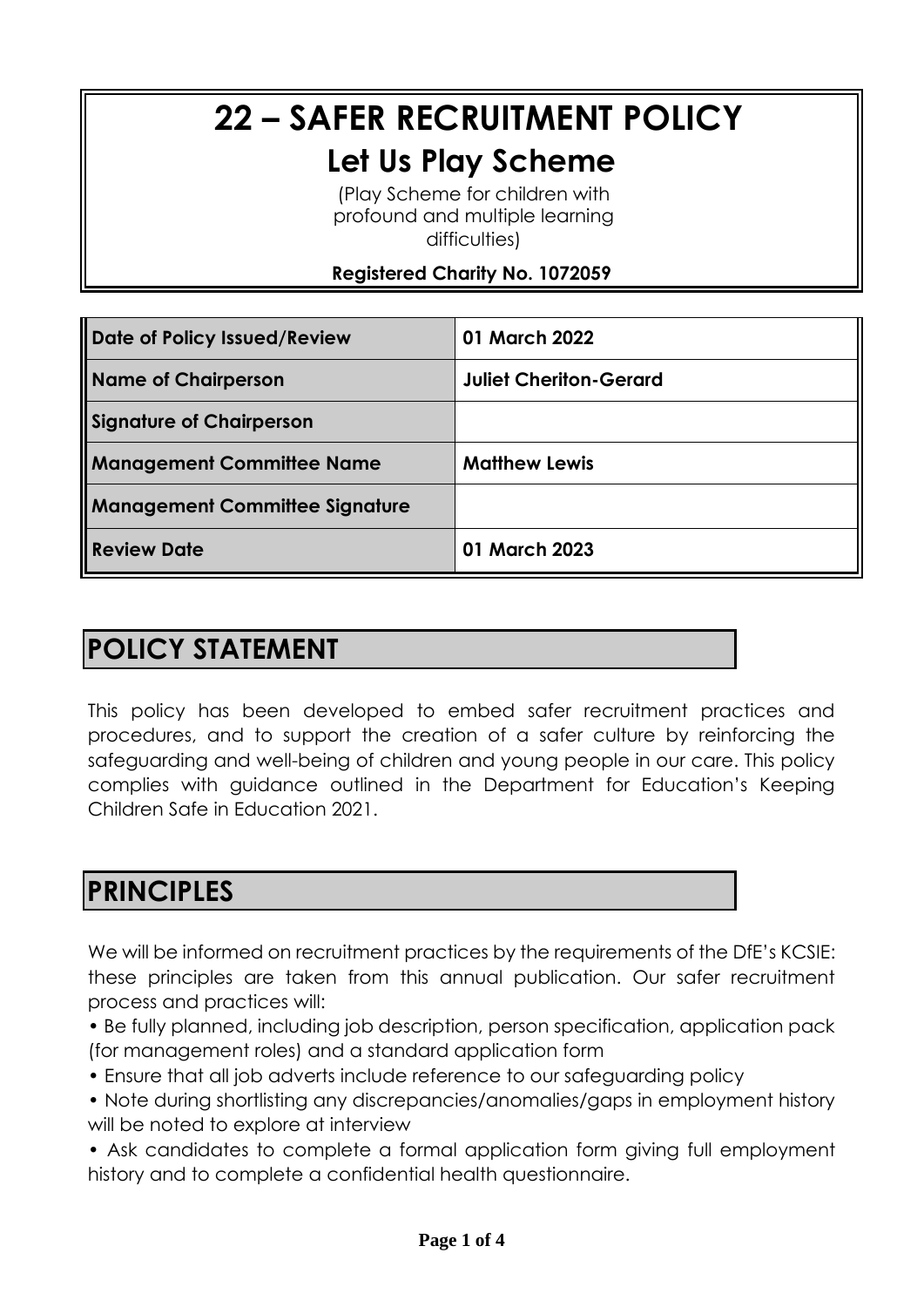• Verify an applicant's right to work in the UK. We will keep a copy of this verification for the duration of the member of staff's employment and for 2 years afterwards.

• Ask for written references about previous employment history from a minimum of two referees including the most recent employer, and check that information is not contradictory or incomplete. If necessary, further references will be taken.

• Verify professional qualifications, as appropriate.

• If the applicant has no previous work history, the reference must be from a professional such as their college tutor. If a character reference, it must be obtained from a professional (e.g. teacher, solicitor, Social Worker, Police Officer, Officer in the Armed Forces, GP, etc.).

• Ensure that interviews are conducted by at least 2 interviewers who have the authority to appoint, and one of whom is Safer Recruitment trained.

• Verify the candidate's identity via sight of at least one piece of photo ID for example passport/ driving licence and two other documents such as utility bill/bank statements or local authority evidence. Documents must be originals.

• Obtain (at LUPS' expense) an enhanced Disclosure and Barring Service (DBS) certificate, including barred list information for those who will be engaging in regulated activity.

# **APPLICANTS**

All applicants will receive website links for the following when applying for a role:

• A statement of our commitment to ensuring the safety and wellbeing of the children attending playscheme

- Job description and person specification
- The Safeguarding Policy
- An application form
- Copy of our Code of Conduct

# **OFFERS OF EMPLOYMENT**

Conditional offers of appointment will be made subject to:

- Probationary periods
- References (if not obtained and scrutinised previously)
- Identity (if that could not be verified straight away at interview)
- Qualifications (if not verified on the day of interview)
- Permission to work in UK
- DBS check
- Health checks to verify the candidate is medically fit.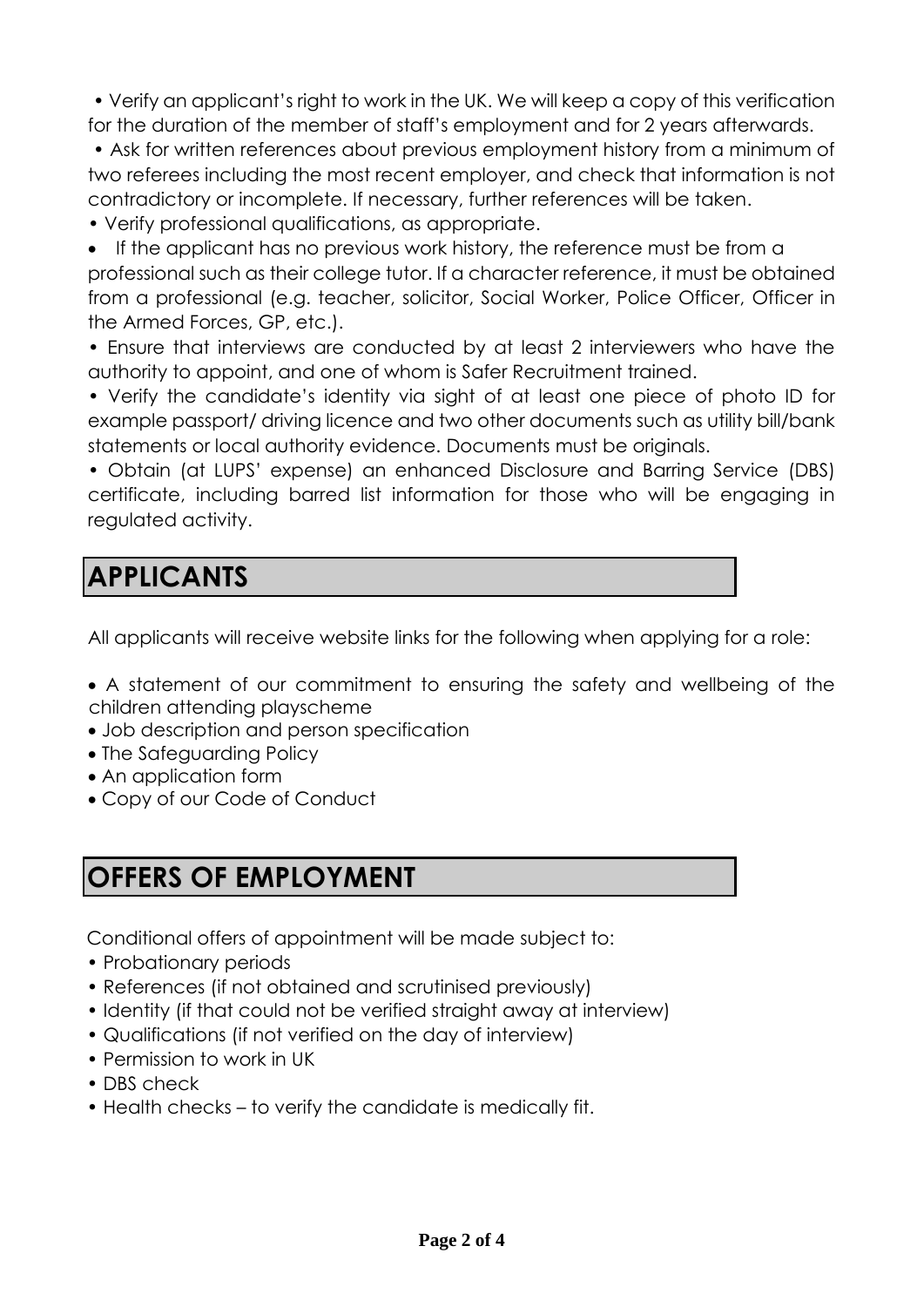#### **ENHANCED DBS CHECKS**

- All staff, volunteers and Trustees must have an enhanced DBS certificate.
- The check will be carried out as soon after a position has been offered.
- The necessity for an enhanced DBS certificate will be clearly advertised in all relevant job descriptions and recruitment adverts.

#### **DISCLOSURE OF AN OFFENCE**

In the case of a disclosure of an offence, final recruitment decisions relating to DBS certificates will be made by the Designated Safeguarding Lead (DSL) who will carry out a formal risk assessment taking into consideration the type of access the position entails, the relevance and severity of any offences, whether they are spent or unspent and the period of time that has passed since an offence, caution or warning. The DSL will consult the Chairperson before any final decision is taken on the recruitment of any applicant whose DBS reveals an offence. The resulting decision is final.

# **INDUCTION OF NEW EMPLOYEES**

All staff and volunteers who are new to playscheme will undertake/receive:

- Safeguarding training, and information on the Safeguarding Policy
- PREVENT training
- procedures and guidance on safe working practices which would include guidance on acceptable conduct/behaviour. These expectations will form part of new staff members induction training

# **SINGLE CENTRAL RECORD (The Register)**

We will keep a single central record of pre-employment checks, referred to in the Keeping Children Safe in Education Regulations as "the register". The single central record will cover the following people, and detail confirmation that relevant checks have been carried out along with the date the check was undertaken/obtained.

- all staff
- volunteers
- Trustees